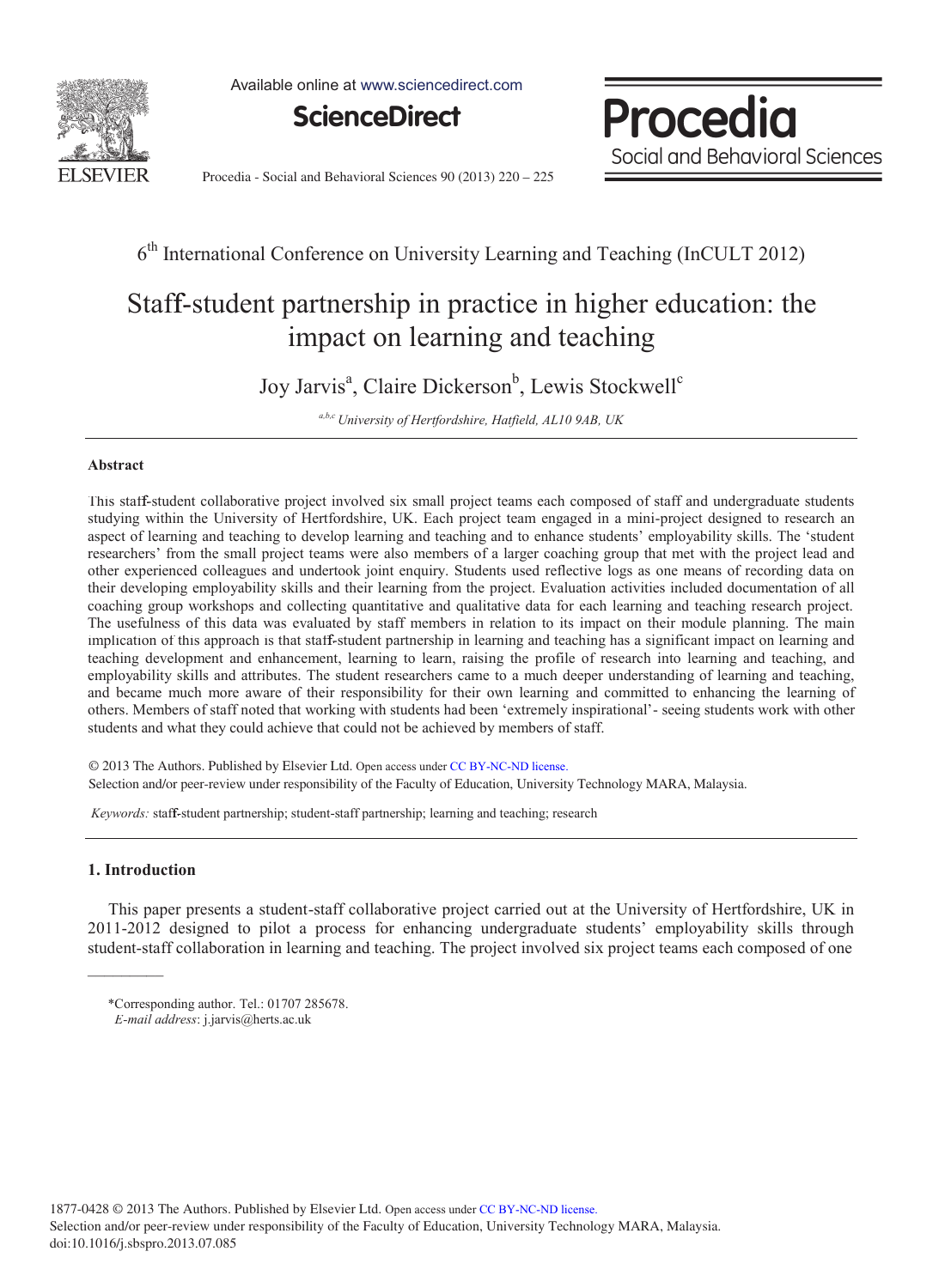member of staff and one or two undergraduate students studying within the University Schools of Education, Humanities or Law. Each project team engaged in a separate small research project designed to investigate an aspect of learning and teaching to both develop learning and teaching and to enhance students' employability skills. The eleven 'student researchers' from the small research project teams were also all members of a larger coaching group that met fortnightly throughout the academic year with the project lead and other experienced colleagues from the three Schools. In these fortnightly group workshops staff and students worked together to design the small research projects, discuss ethical and other issues relevant to the research, and to carry out joint enquiry. Students used reflective logs as one means of recording data on their developing employability skills and their learning from the project. Members of the coaching group designed an employability skills portfolio in which students could document their developing skills and attributes and map these against University expectations.

Research literature of particular relevance to the student researcher and student as enquirer roles reported in this paper includes work relating to pupils as researchers in schools (Thomson and Gunter, 2006) and students as researchers in higher education (Dunne and Zandstra, 2011). This project sits within the context of initiatives to link research and teaching more closely in university settings, including through enquiry-based teaching and learning in higher education (for example, Brew, 2003).

This paper briefly outlines the history and setting for this project. It then describes the project and the method of evaluation. Some findings from the evaluation are presented as key learning points and discussed in the context of the impact of staff-student partnership in learning and teaching and the implications for using this approach in higher education. It also presents the method and findings from one of the small-scale research projects.

#### **2. The staff-student collaborative project**

#### *2.1 The setting for this project*

This project took place within the Faculty of Humanities, Law and Education at the University of Hertfordshire that has a student community of more than 27,200. The project built on a highly successful Faculty 'student researcher' project at the University, which had previously been evaluated. Resources from this earlier project had been disseminated to support students, practitioners and institutions through a free access report and journal article (Graham and Jarvis, 2010) and video available on YouTube (University of Hertfordshire, 2011). Although members of staff at the University were already proactive in developing students' employability skills, University-based research had identified a need for focused strategies to embed this work into academic life. Research conducted elsewhere identified potential for skills development in learning and teaching projects (Cook-Sather, 2011). This current project was designed to develop and disseminate a process for linking employability skills development, learning and teaching enhancement and student-staff collaboration.

#### *2.2 The aim of the project*

The main aim of the project was to pilot a process for enhancing undergraduate students' employability skills through student-staff collaboration in learning and teaching. Additional aims developed during the project included:

- to enhance students' understanding of the learning process;
- to engage members of academic staff in reflecting on learning and teaching;
- to encourage staff to work with students as partners in relation to learning and teaching;
- to encourage staff to use findings from educational research to inform their own teaching practice; and
- to raise the profile of research into learning and teaching within the Faculty.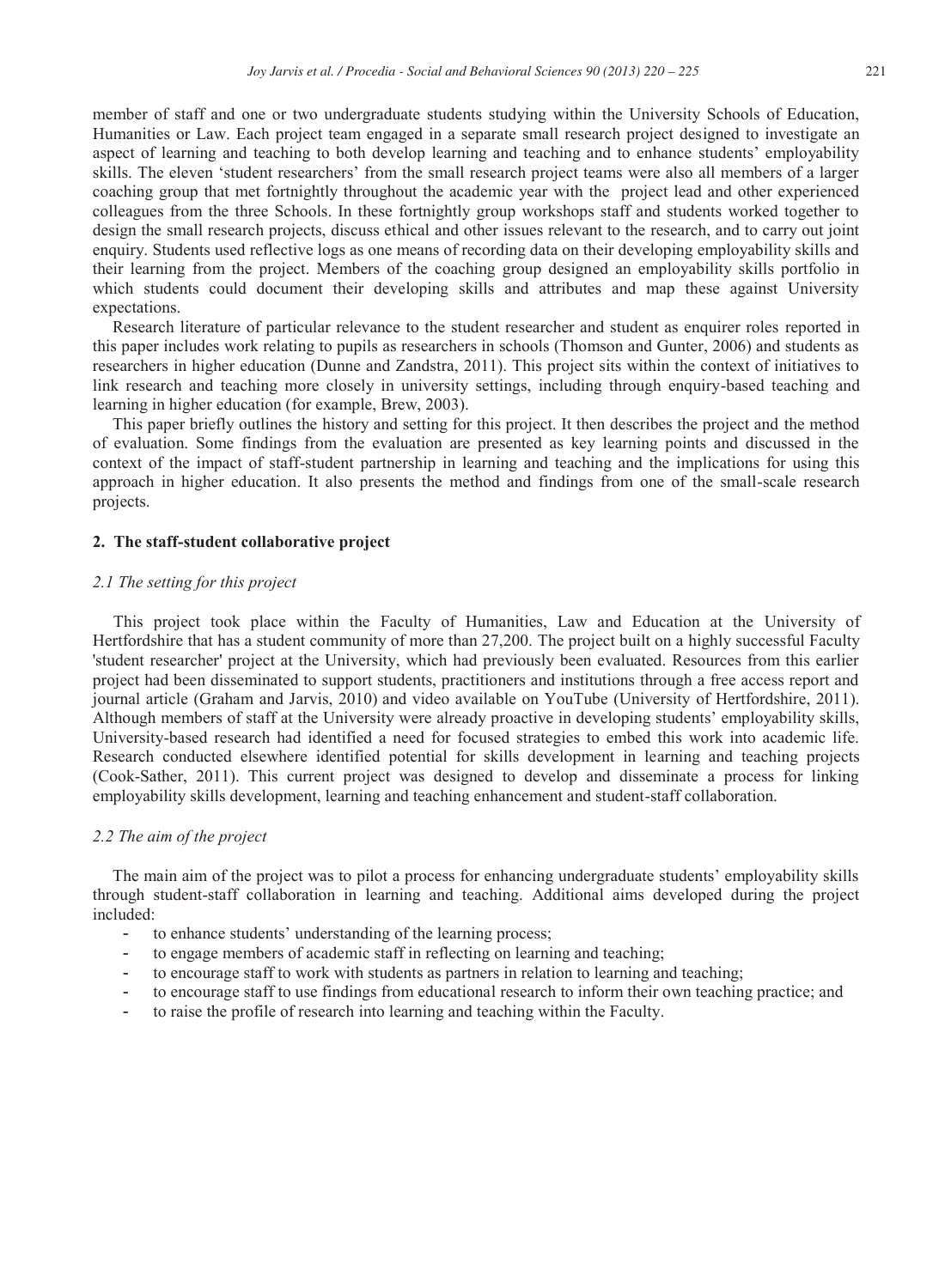#### *2.3 The project team*

 Project team members included: undergraduate students from the Schools of Education, Humanities and Law; Associate Dean of Learning, Teaching and Employability; Head of University Centre for Coaching and Mentoring; Senior Lecturer with relevant expertise of student-staff projects in schools (Roberts and Nash, 2010); researcher; and Faculty academic staff. Additional stakeholder views were provided through a Reference Group.

## *2.4 The project design*

This staff-student collaborative project involved six project teams each composed of one member of staff and one or two undergraduate students studying within the University Schools of Education, Humanities or Law. Each project team engaged in a separate small research project designed to investigate an aspect of learning and teaching to both develop learning and teaching and to enhance students' employability skills. The eleven 'student researchers' from the small research project teams were also all members of a larger coaching group that met fortnightly throughout the academic year with the project lead and other experienced colleagues from the three Schools. In these fortnightly group workshops staff and students worked together to design the small research projects, discuss ethical and other issues relevant to the research and carried out joint enquiry within the larger group. Students used reflective logs as one means of recording data on their developing employability skills and their learning from the project. Members of the group designed an employability skills portfolio in which students could document their developing skills and attributes and map these against University expectations.

## *The research projects*

The purpose and setting of the six small-scale research projects were as follows:

- 1. An evaluation of the process of assignment support for the students' first piece of assessed work (Year 1 Bachelor of Education (Honours) – School of Education)
- 2. Development of employability skills on a practice-based module (Year 2 Bachelor of Arts (Honours) Education Studies – School of Education)
- 3. Using the electronic voting system (EVS) homework facility and online 'teach yourself' pre-session materials in teaching English grammar (Year 2 - School of Humanities)
- 4. Students' responses to a new skills based module (Year 1 School of Humanities)
- 5. Student teaching students about assessment and feedback at university (Schools of Humanities and Education)
- 6. Using online lectures (School of Law)

The method and findings from one of the projects carried out in the School of Humanities is provided below in more detail as an example.

#### *The coaching group workshops*

These fortnightly two-hour workshops for students and staff were held from October 2011 – June 2012. The topics explored during the workshops included: an introduction to the project and project planning; management of administrative and ethical issues, for example, confidentiality; using reflective logs; engaging in practical research activities such as developing evaluation questions; an introduction to coaching; and identifying learning and employability skills. During the sessions participants engaged in discussions and activities relating to a range of employability skills and using whole group, small group and one-to-one approaches involving students and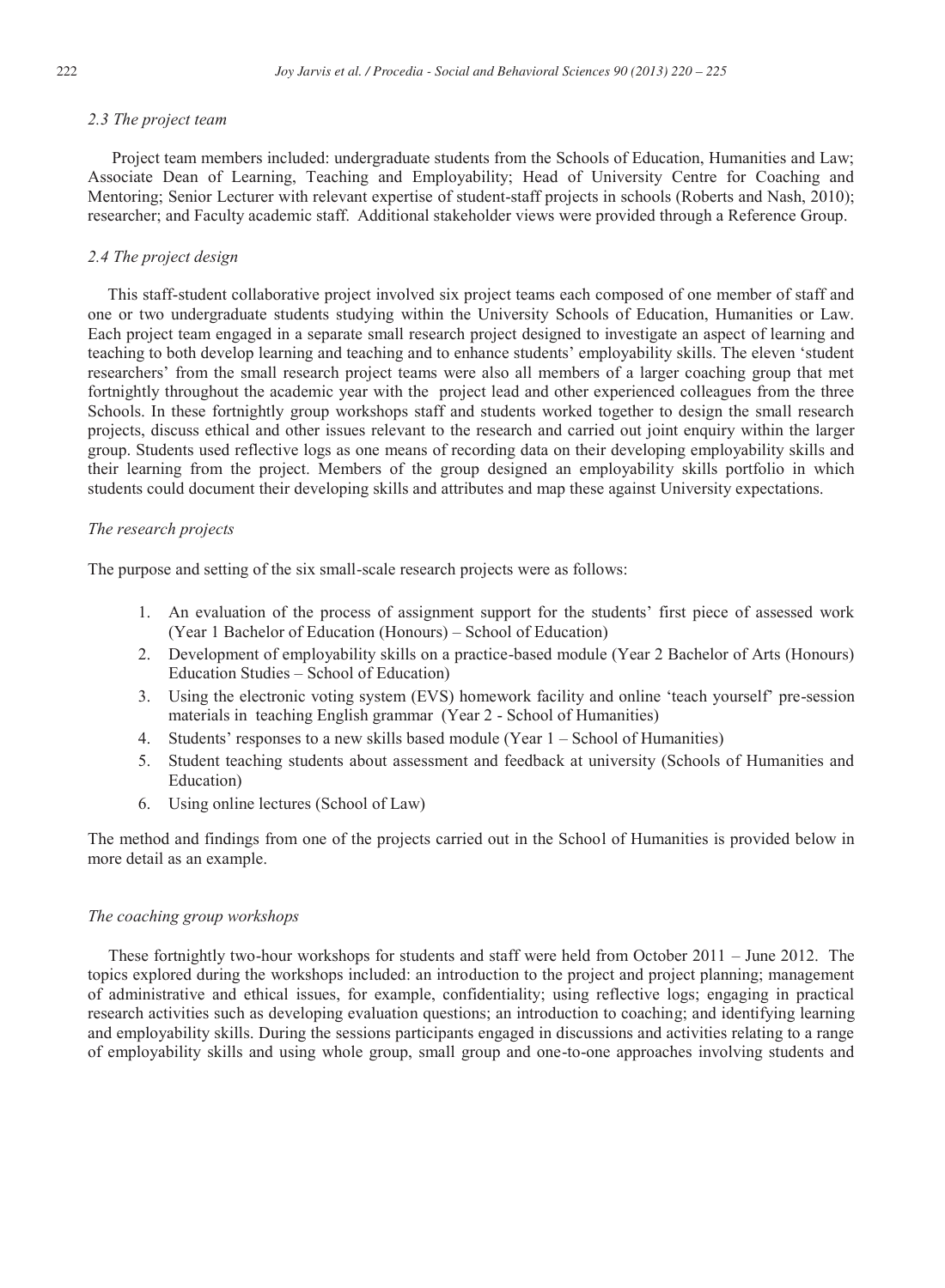staff. Activities included collaborative 'mini-projects' such as the preparation of the research methods resource, presentation on findings related to 'What is a good learner/student in higher education'; development of an employability portfolio based on the Challenge, Action, Result model, and a flyer for new students ('Making the most of your first year').

Although it had been expected that the work carried out in the coaching group workshops would relate specifically to the small-scale School projects, as a result of the later than expected start date for some of these projects and a developing understanding of student needs, the mini-projects were conducted with the group of student researchers in order to model and develop understanding of research into learning and teaching.

# **3. Evaluating the staff-student collaborative project**

# *3.1 Evaluation activities*

Evaluation activities included documentation of all coaching group workshops. Quantitative and qualitative data were collected for each learning and teaching project as appropriate. For example, using questionnaires, collage representations of learning journeys, groups of students assuming the role of 'module planners'. The usefulness of this data was evaluated by staff members in relation to its impact on their module planning.

# *3.2 Main evaluation findings*

Some of the evaluation findings are presented here as key learning points from the project:

# *Process*

- The process of undertaking these projects must include the development of mutual trust and agency, which is essential for sustainability.
- An appropriately supportive environment is needed if students and staff are to be engaged in learning and teaching enhancement.
- Students and staff working together (at the same level) is very important rather than students or staff leading.
- The importance of developing a range of outputs to meet different stakeholder needs in order to build understanding of the topic.
- Paying attention to the change process is important when managing a project.
- The importance of flexibility in design of the learning and teaching projects to ensure agency for staff and students and applicability of work to different disciplines and settings.
- The importance of mutual trust and seeing each other as co-learners.
- It can be challenging to engage staff in enquiry into learning and teaching particularly for disciplines outside Education.
- The value of having mixed discipline work and of having involvement of external staff and students reinvigorates the process and helps to ensure that the approach is applicable in a greater variety of settings.
- As part of the change process it is important to engage in a wide range of activities that are linked to the project e.g. book study group, lunch time discussions around aspects of learning and teaching, which both connect people to ideas from the project and also enrich the project itself.

# *Outcomes*

- Student-staff partnership working can have a wide range of benefits for both students and staff. These include: increased employability skills; greater understanding of the value of reflection and research on learning and teaching; and the enhancement of learning and teaching practices.
- Student and staff employability skills were enhanced (as evidenced by successful interviews for new roles)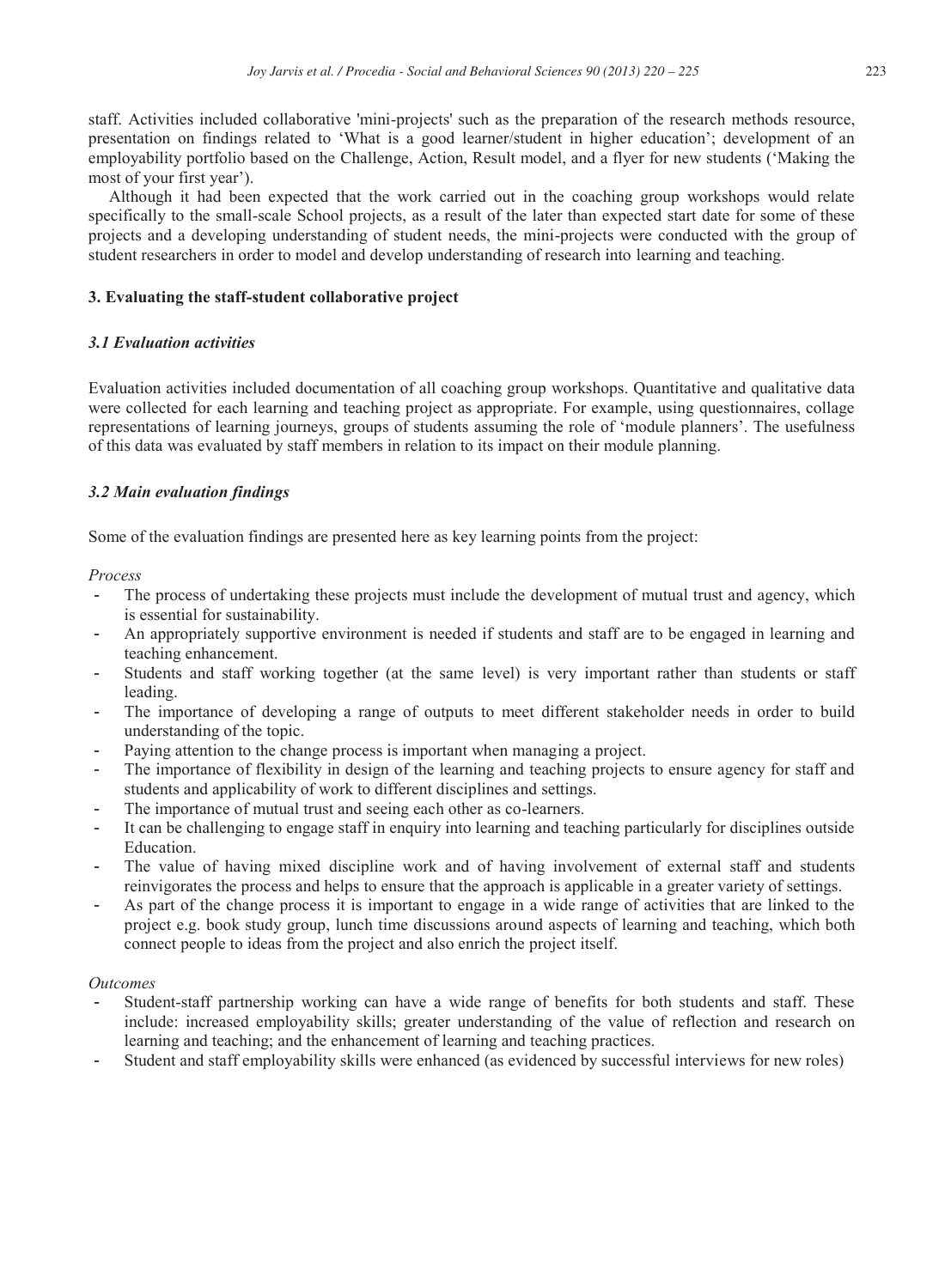- Interest in enquiry learning in disciplines has been developed through this project
- Students feel part of the University, they feel valued, what they say is noted and taken seriously.
- Students see themselves as learners, taking responsibility for their own learning.
- This project has demonstrated that small-scale learning and teaching projects can have institutional impact. This has been recognised by the University of Hertfordshire Pro Vice-Chancellor (Student Experience)

#### *3.3 Method, findings and outcome from the small-scale research study in the School of Humanities*

Sixteen students on a level 5 compulsory grammar module were interviewed by the student researcher. The semi-structured interviews were audio-recorded. Analysis of the interviews identified a range of opinions on the use of online pre-teaching materials – some students found these helpful while others said that they would have found it easier being taught the material directly by the tutor. The students engaged with the materials at very different levels, some spending up to three hours on using the pre-session materials while others spent less than an hour. Some students skim-read the material while others undertook all the activities. Some met with other students to talk through the materials in advance of the session. Perhaps not surprisingly there was a correlation between the amount of time the students engaged with the pre-session activities and completing the homework tasks and the students' achievement in the final assessment.

The learning and teaching approach of this module, which also included group work in sessions and campus based lectures, significantly increased the number of students who achieved high marks. There were a small number of students who did not succeed. The blended learning approach, which involves a significant investment in time and expertise on the part of the lecturer, has proved successful for many students. It is suggested that for those who do not succeed, more time spent sharing approaches to learning, practising in groups, perhaps with student mentors, could enable them to learn with the materials. It is essential that time is spent on 'learning-howto-learn' if students are to be enabled to be as successful as possible.

#### **4. Implications for future practice**

The immediate priority was to draw on the findings from each of the six research projects to continue to develop learning and teaching practice within each School. One of the student researchers who graduated in July 2012 has now been employed as a Student Engagement Coordinator to support academic colleagues within the Schools to develop similar projects in the next academic year. An additional key feature of his role is to work with students, assisting with training them to undertake roles in relation to learning and teaching such as student representative roles. Working with students around understanding learning is important if they are to make a subsequent contribution to learning and teaching (e.g. on Module Boards and other quality enhancement and development processes). The Student Engagement Coordinator is also responsible for coordinating and supporting students as they undertake mentoring roles in relation to learning and teaching; and coordinating and connecting students undertaking student-staff enquiries into learning and teaching.

The main implication of this approach to working together is that staff-student partnership in learning and teaching has a significant impact on a number of different areas of learning for both students and staff. These include learning and teaching development and enhancement, learning to learn, raising the profile of research into learning and teaching, and employability skills and attributes. The student researchers came to a much deeper understanding of learning and teaching than they had had prior to the project, and became much more aware of their responsibility for their own learning and committed to enhancing the learning of others. Members of staff involved in the project noted that working with students had been 'extremely inspirational'- seeing students work with other students and seeing that they could achieve what could not be achieved by members of staff.

Drawing on the examples of discipline-based enquiry reported by Healey and Jenkins (2009), this project could be extended to relate to the curriculum of each discipline. Additional projects could be used to develop undergraduate students' employability skills and attributes through enquiry learning in their discipline-based modules, and to embed enquiry-based employability skills development into School programmes of study. Small